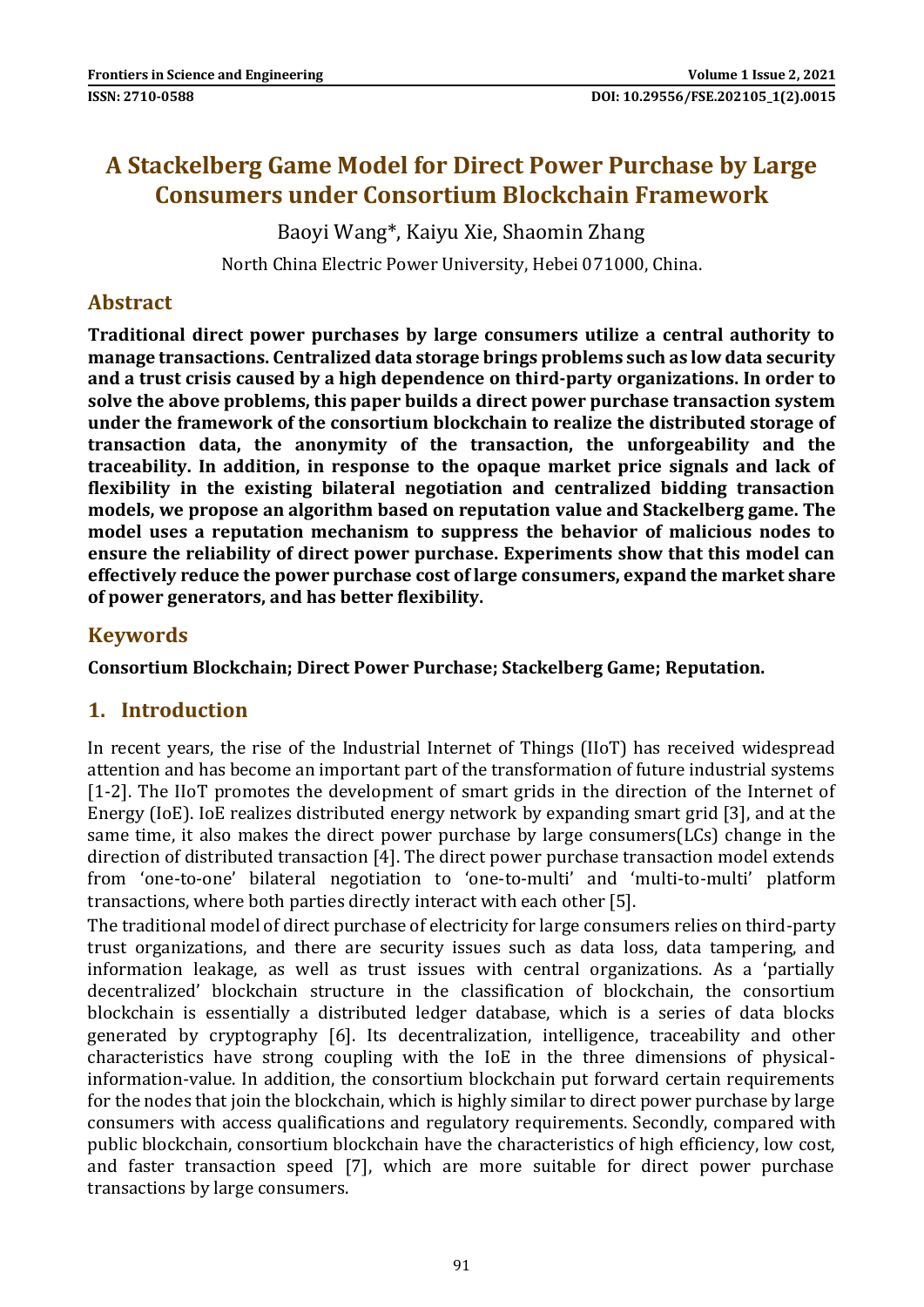The current direct power purchase transaction model is mostly based on bilateral negotiation, centralized matching, and centralized bidding. Among them, bilateral negotiation has problems such as opaque market price signals and insufficient flexibility; centralized matching relies on central agency matching. As transaction power increases, there have problems such as low transaction efficiency and decline in transaction power, and it cannot play the guiding role of market price signals. While centralized bidding is due to the completion of market matching according to the unified clearing price, and the transaction matching is compulsory according to the spread. The market choice given to users is low.

In this regard, this paper proposes a direct power purchase transaction model for large consumers based on reputation value and Stackelberg game. With power generators(PGs) as leaders and large consumers as followers, it realizes 'multi-to-multi' direct power purchase transactions for large consumers. The reputation value mechanism is used as a positive indicator to evaluate the enthusiasm of nodes to stimulate the vitality of the trading market. In the game process, large consumers can grasp market price signals in real time by receiving quotations from power generators, and have more freedom of choice and more flexible trading modes.



Figure 1. The system of direct power purchase by LCs under the consortium blockchain framework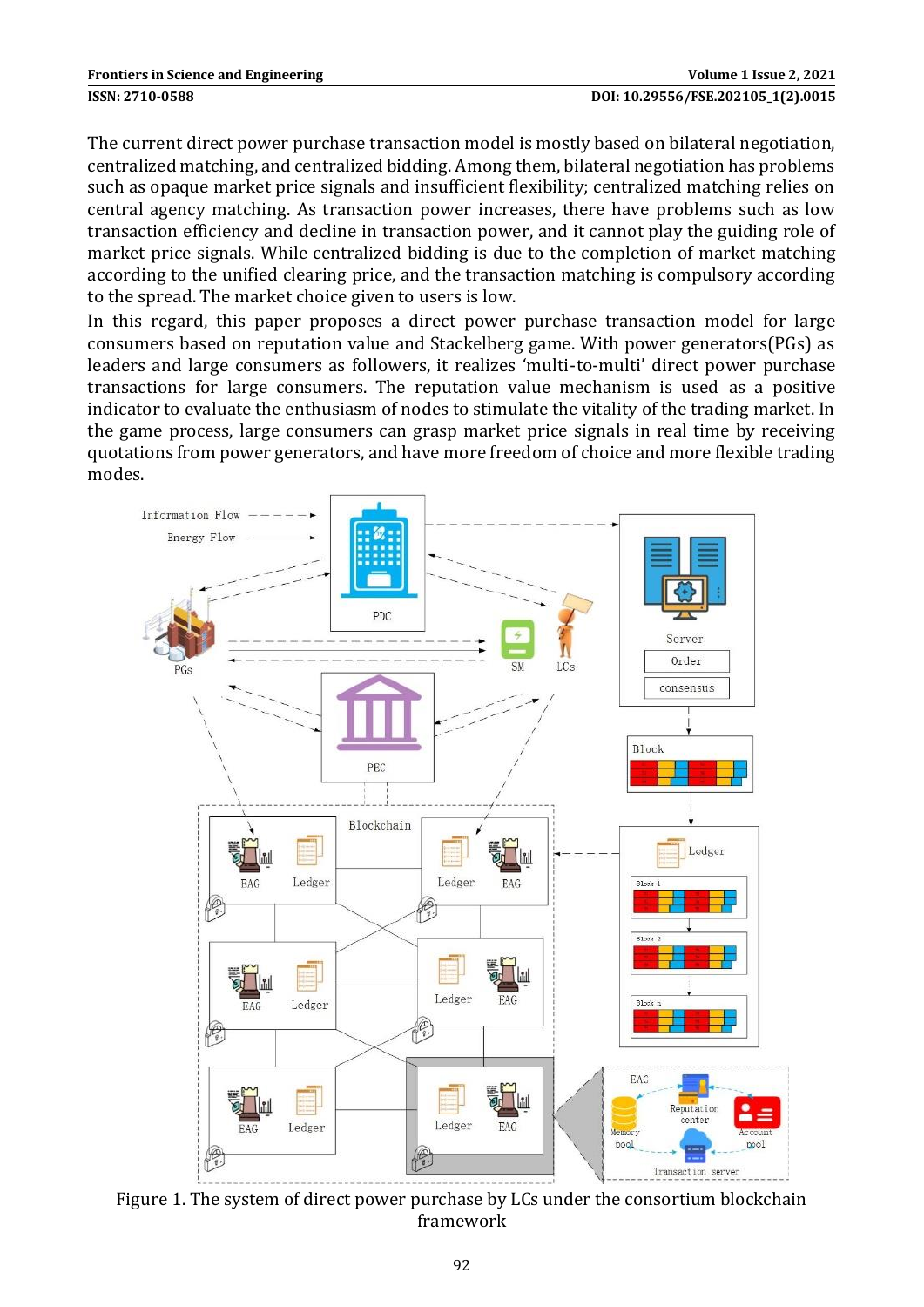# **2. Direct Power Purchase Trading System under Consortium Blockchain Framework**

In the process of traditional direct power purchase by large consumers(LCs), it is necessary to designate a trusted third-party authority to coordinate and supervise (such as power trading center), and transaction records are mostly stored in a centralized manner. Once the system fails or is compromised, it will cause irreparable losses. At the same time, this centralized transaction model makes transaction records under the authority to be directly or indirectly accessed and accessed to a certain extent, and the security of the private data of both entities to the transaction cannot be guaranteed.

In order to solve the pain points of the existing centralized direct power purchase, and realize the true, reliable, safe and reliable, real-time delivery of the direct power purchase by LCs. This paper improves the traditional direct power purchase transaction system, and designs a system of direct power purchase by LCs under the consortium blockchain, as shown in Figure 1. There are six types of entities involved: Transaction Nodes (TNs), Power Exchange Center (PEC), Power Dispatching Center (PDC), server (Server), Energy Aggregators (EAGs), Smart Meters (SMs). The system of direct power purchase by LCs under the consortium blockchain framework is shown in Figure. 1.

TNs:PGs and LCs.

PEC: PEC reviews application materials submitted by transaction nodes, authorizes access to identity information for nodes, initializes reputation values, sets reputation value thresholds for direct power purchase transactions, and provides nodes with partial pseudo-identity information.

PDC: Responsible for the security check and congestion management of direct power purchase transactions, issue public and private keys for nodes, provide complete pseudo-identity information for transactions, and trace the true identity of nodes.

Server: Responsible for sorting the direct power purchase transaction data submitted by PDC in time series and completing consensus.

EAGs: The energy aggregator is a physical entity that connects the direct power purchase transaction nodes in the consortium blockchain, and acts as an energy broker in the direct power purchase transaction of LCs based on the consortium blockchain [8]. The main functions include transaction data storage, transaction account storage, Transaction matching services and reputation value measurement, while providing power and wireless communication services for direct power purchase transaction nodes.

# **3. A Stackelberg Game Model for Direct Power Purchase by Large Consumers under Consortium Blockchain Framework**

In this section, based on the information transmission process of the consortium blockchain and the Stackelberg game process of direct power purchase transactions, we establish a 'saleload' end Stackelberg game transaction mathematical model. A Stackelberg game model is designed based on the profit, cost situation and node reputation value calculation of each transaction entity, and then the consortium blockchain is introduced to establish a transaction model of each entity for the direct power purchase by LCs.

At present, the electricity trading market mainly includes a bilateral contract market and a spot trading market. The trading mechanism of the bilateral contract market is mainly a pay as bid (PAB). The trading mechanism of the spot trading market is mainly a unified market clearing price (MCP) mechanism. We define  $S = \{1,2,3,\ldots,M\}$  and  $L = \{1,2,3,\ldots,N\}$  to represent the collection of PGs and LCs participating in direct power purchase transactions.  $T = \{1,2,3,...,0\}$ represents time period collection, where  $i \in S$ ,  $j \in L$ ,  $t \in T$ .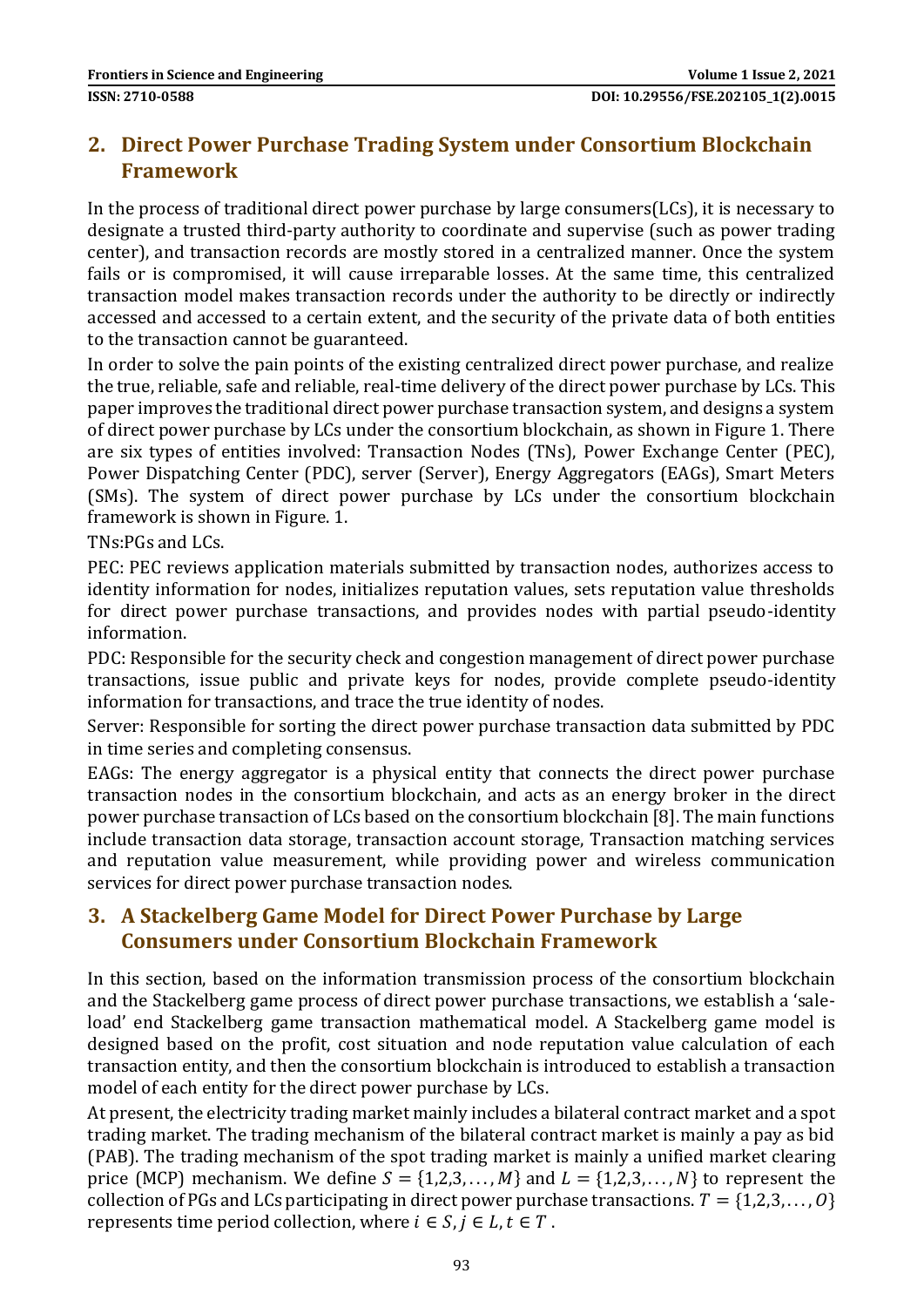### **3.1. The mathematical model of power generators**

For  $S_i$ , who receives power purchase strategy feedback from LCs through EAG. Constantly adjust their quotation to gain more market share. Under the cycle of 'quotation-feedbackquotation', PGs calculate the quotations that can get the most profit. The profit function  $F_i$  of  $S_i$ can be expressed as:

$$
F_i = \sum_{j=1}^{N} (\pi_{i,j} U_{i,j}) - \xi (\sum_{j=1}^{N} U_{i,j}) - C_{S_i}
$$
 (1)

Where  $\pi_{i,j}$  and  $U_{i,j}$  are the unit contract electricity price and unit contract electricity of  $S_i$  with  $L_j$  in the bilateral contract market.  $\xi$  is the grid-crossing fee per unit power paid by the PG to the grid company. The grid-crossing fee is determined by the government based on the PGs' access voltage level and consumption range.  $\mathcal{C}_{\mathcal{S}_l}$  is the cost of power generation.

#### **3.2. The mathematical model of large consumers**

In the process of direct power purchase transactions, LCs obtain quotations from PGs in the bilateral contract market and prices in the spot market through the transaction server, formulate power purchase strategies based on their own demand for electricity, and optimize their own power purchase costs. The power purchase cost of LCs can be expressed as:

$$
C_{L_j} = \sum_{i=1}^{M} \pi_{i,j} U_{i,j} + \pi_m U_{i,j}''
$$
 (2)

Where  $\pi_m$  and  $U^{''}_{i,j}$  are the electricity purchase price and electricity volume of large consumer  $L_j$  in the spot market, respectively.

### **3.3. The mathematical model of reputation**

After each game between PGs and LCs, the reputation center in the EAG will carry out a reputation value update. As a qualification certificate for nodes to participate in direct power purchase transaction, the reputation value can effectively avoid damaging the direct power purchase transaction by nodes' malicious quotation behavior. The reputation value  $R_i$  of each node is calculated as follows:

$$
R_i = \frac{\sum_{p=1}^{y} \vartheta_{i_p}}{\sum_{p=1}^{y} z_{max_p}} + \frac{y}{x}
$$
 (3)

Where x is the total number of games played, the value of x is calculated after the node registered as a legal entity of the consortium blockchain, y represents the number of games that node *i* successfully participated in, and  $p$  represents a certain game in which the node  $i$ participates,  $p \in y$ . There are at most  $z_{max_p}$  successful transaction nodes in the p<sup>th</sup> game. When the attribute of node *i* is a PG,  $z_{max_p} = N$ . When the attribute of node *i* is a LC,  $z_{max_p} = M$ .  $\vartheta_{i_p}$ is the number of node *i* successfully traded in the p<sup>th</sup> game,  $\vartheta_{i_p} \le z_{max_p}$  . The reputation value  $R_i$  depends on the matching rate and participation rate of nodes in the direct power purchase transaction, where:  $0 \le R_i \le 2$ . Entities participating in direct power purchase transactions need to meet the threshold *R'* set by PEC. For transaction entities whose reputation value does not meet the standard, the difference in reputation value can be made up through time shelving or economic penalties.

#### **3.4. System flow**

### **3.4.1. System Initialization**

PGs and LCs participating in direct power purchase first apply for registration at the PEC and apply for the qualifications to participate in direct power purchase transactions. For PGs,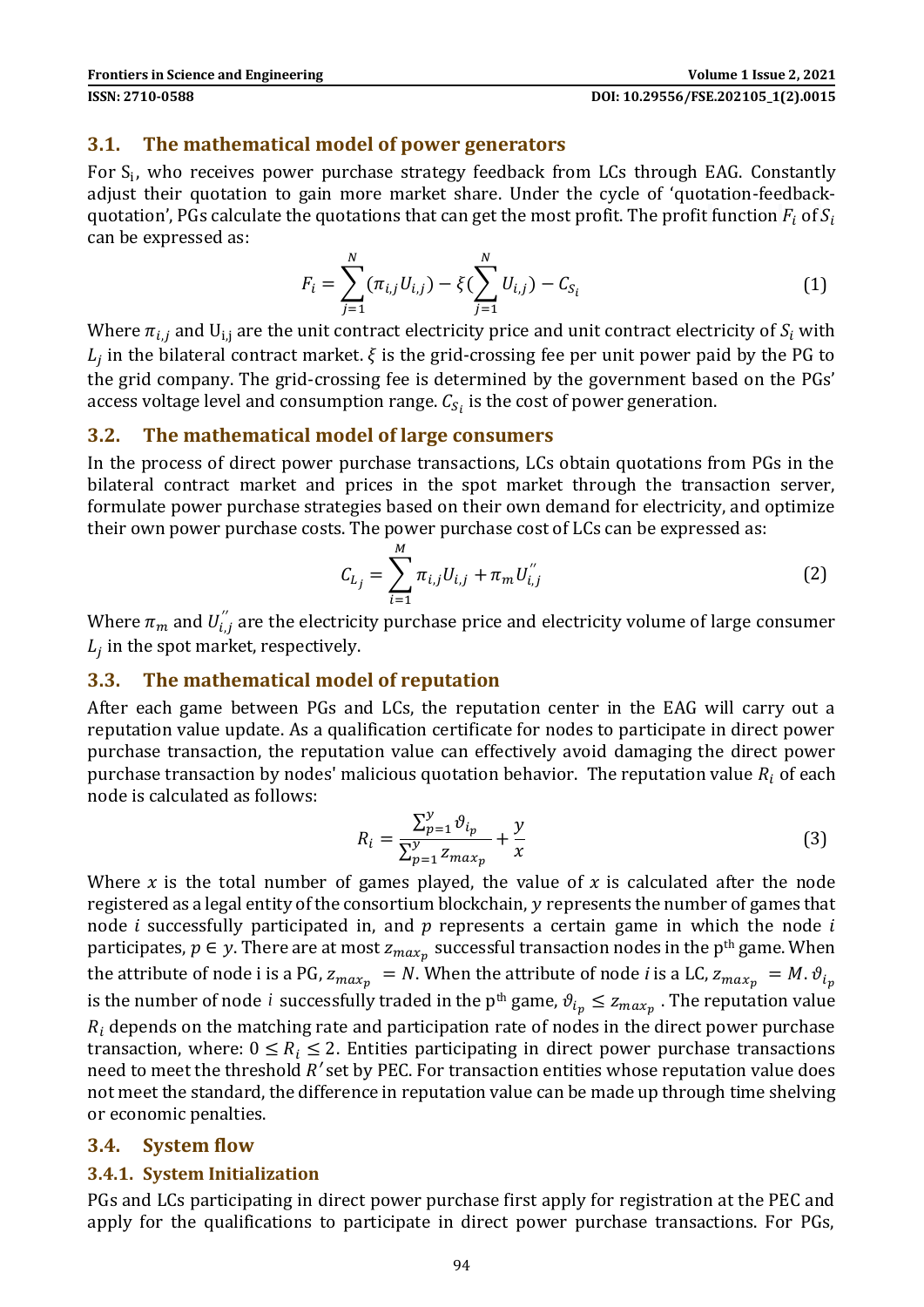materials such as unit coal consumption and carbon emissions must be submitted; for LCs, materials such as their annual power consumption, power supply voltage level, and a copy of their business license must be submitted, and they cannot be restricted or prohibited companies. After successful registration, the applicant who meets the market access conditions will obtain a legal identity  $ID_i$  and access the EAG. The power trading center initializes the reputation value  $R_i$  of the entity that has successfully registered for the first time, and transmits the reputation value of the node to the reputation center of EAG.

A direct power purchase transaction node with a real identity  $ID_i$  joins the system, and obtains its public key & private key ( $pk_i \& x_i$ ), the PEC computes part of the pseudo-identity information  ${\wp}_i{}'$  of the node and transmits it to the PDC, and PDC calculates the complete pseudo-identity  ${\wp}_i$ of the node participating in the direct power purchase transaction and sends it to the corresponding transaction node. The mapping relationship between real identities  $ID_i$  and pseudo identities  $\wp_i$  is stored in the account pool of the EAG. Pseudo-identity  $\wp_i$  is a pass for a node to participate in direct power purchase transactions, and it plays a role in protecting the privacy of the node. When the direct purchase node performs system initialization, the node uploads the pseudo-identity and transaction request to the transaction server of the EAG.

### **3.4.2. Stackelberg Game and Reputation Update**

The PGs send the electricity to be sold and the initial quotation to the transaction server of the EAG. After receiving the transaction request of the PGs, the transaction server broadcasts the PGs' quotation and the sale of electricity to the EAG connected to LCs. Electricity price information in the spot market. After LCs receive the electricity price information, they formulate their own optimal power purchase strategy according to formula (2) to minimize the power purchase cost, and feed back the power purchase strategy to the EAG. The PGs obtain the purchase of LCs through the EAG. After the electricity strategy feedback, according to formula (1), each PG conducts a non-cooperative game, and modifies the quotation for each LC in accordance with the principle of maximizing their own interests. Until all PGs no longer modify their quotations, the profit of PGs will remain unchanged, and the power purchase strategy of LCs will remain unchanged. The model reaching the equilibrium point of the game. The EAGs complete the transaction matching and generate a smart contract.

Both parties in direct power purchase transactions play a Stackelberg game. PGs are modeled as upper-level leaders, and LCs are modeled as lower-level followers. The price competition among PGs is a non-cooperative game. PGs obtain more contract shares through contract quotation competition. LCs adjust their own power purchases strategies during the cycle according to the quotations of each PG and the electricity price of spot market. PGs make independent quotations for LCs. The contracted electricity price between PGs and LCs is only affected by the power purchase strategy of LCs, and the game problem between LCs is transformed into a problem of optimizing their own power purchase costs.

① Non-cooperative Game Bidding Model of PGs

The objective of PGs in the game is to maximize their profits in the bilateral contract market. The contract electricity price  $\pi^t_{i,j}$  of power generator  $S_i$  to large consumer  $L_j$  in period t is

$$
\pi_{i,j}^t = a_{i,j}^t + b_i U_{i,j}^t \tag{4}
$$

$$
\underline{\pi}_{i,j}^t < \pi_{i,j}^t < \overline{\pi}_{i,j}^t \tag{5}
$$

The contract electricity  $U_{i,j}^t$  signed by  $L_j$  and  $\mathcal{S}_i$  meets the following constraints

$$
\sum_{t=1}^{0} \sum_{j=1}^{N} U_{i,j}^{t} \le Q_{i}
$$
 (6)

Where  $a_{i,j}^t(RMB/MW\cdot h)$  is the initial quotation of  $S_i$  to  $L_j$  at period t.  $b_i(RMB/MW\cdot h)$  is the marginal quotation growth coefficient. For  $S_i$ , the marginal quotation growth coefficient  $b_i$  is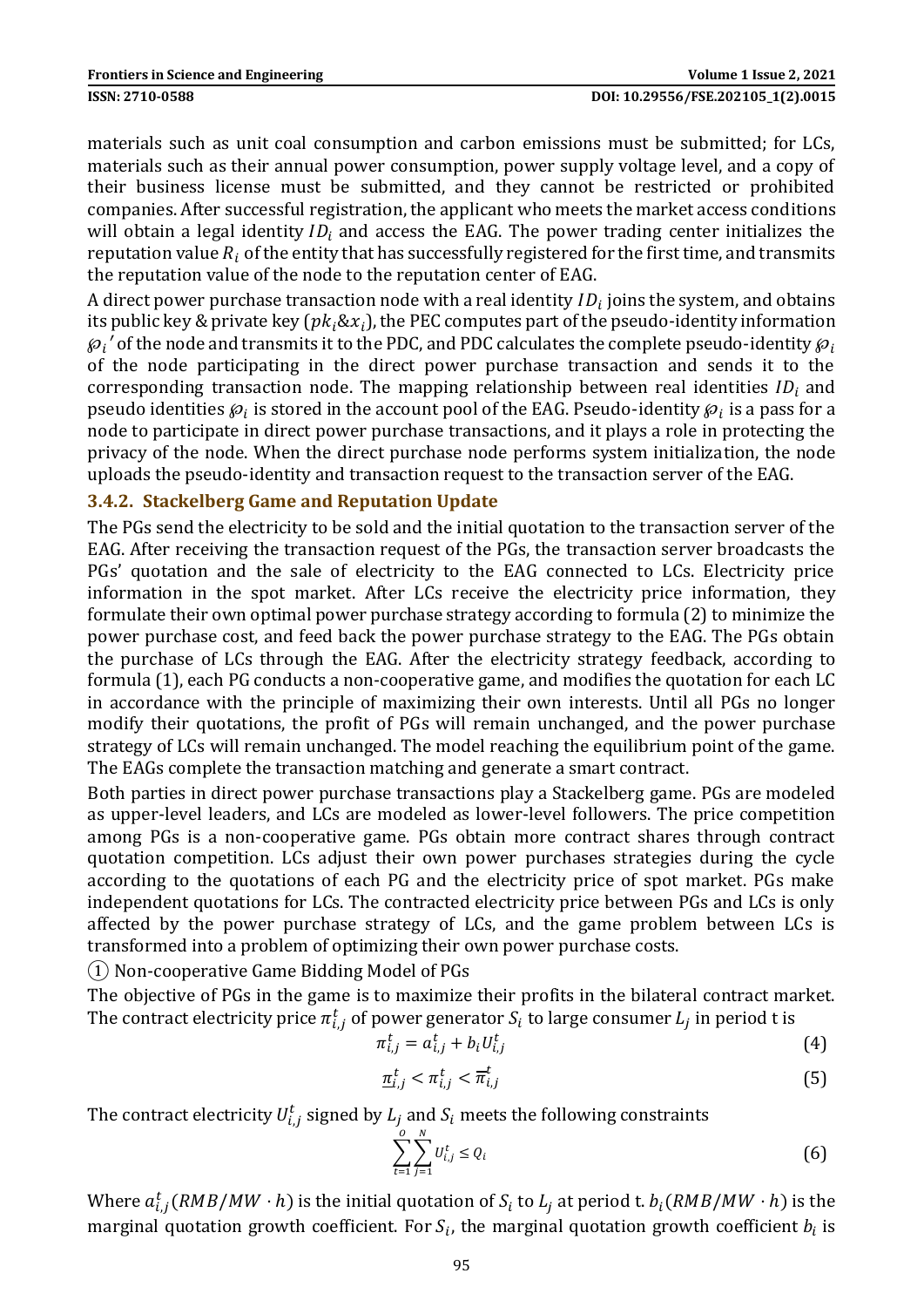constant. In the formula,  $\pi_{i,j}^t$  and  $\overline{\pi}_{i,j}^t$  are the lower and upper limits of PGs' bidding prices, respectively.  $Q_i$  is the amount of electricity that can be sold by the PG.

The power generation cost  $\mathcal{C}_{\mathcal{S}_i}$  of  $\mathcal{S}_i$  is expressed as a quadratic function fitting.

$$
C_{S_i} = \alpha_i U_i^2 + \beta_i U_i \tag{7}
$$

$$
U_i = \sum_{j=1}^{N} U_{i,j}
$$
 (8)

Where  $\alpha_i, \beta_i$  are the secondary cost coefficients of power generators.

Substituting equations (7) and (8) into equation (1), the profit objective function  $F_i$  of  $S_i$  can be rewritten as

$$
maxF_i = \sum_{j=1}^{N} ((a_{i,j}^t + b_i U_{i,j}^t) U_{i,j}^t) - \xi (\sum_{j=1}^{N} U_{i,j}^t) = (\alpha_i U_i^2 + \beta_i U_i)
$$
(9)

② Cost Optimization Model of LCs

LCs are modeled as lower-level followers. They receive quotations provided by PGs through the transaction server in direct power purchase. The power purchase choices of LCs will affect the final profit of PGs.

Combining equations (2) and (4), the objective function of power purchase cost for  $L_j$  can be rewritten as

$$
minC_{L_j} = \sum_{i=1}^{M} (a_{i,j}^t + b_i U_{i,j}^t) U_{i,j}^t + \pi_m^t U_j^{''}
$$
\n(10)

$$
s.t. \ 0 \le U_{i,j}^t \le \overline{U}_{i,j}^t \tag{11}
$$

$$
\sum_{i=1}^{M} U_{i,j}^{t} + U_{j}^{''} = D_{j}^{t}
$$
 (12)

Where  $\overline{U}_{i,j}^t$  is the upper limit of the contract power that  $L_j$  obtains from  $S_i$  at time t,  $D_j^t$  is the power demand of the LC at time t.

③ Reputation value update and bill generation

The reputation center of the EAG updates the node reputation value  $R_{i-new}$  according to the number of matches  $\vartheta_{i_n-new}$  corresponding to each node in the game and the maximum number of matches  $z_{max_n - new}$  in the game.

$$
R_{i-new} = \frac{\left(\sum_{p=1}^{y} \vartheta_{i_p}\right) + \vartheta_{i_p-new}}{\left(\sum_{p=1}^{y} z_{max_p}\right) + z_{max_p-new}} + \frac{y+1}{x+1}
$$
(13)

After the matching is over, PGs download the latest matching information from the transaction server, generates a bill based on the matching result, and signs the bill before sending it to LCs for confirmation.

#### **3.4.3. Security check and block construction**

LCs verify the legitimacy of the received billing information, then create a transaction plan for endorsement and signature, and send it to the PDC. PDC verifies whether the signature information of the direct power purchase parties is the same, and verifies whether the direct power purchase transaction plan meets the safety check and congestion management. Then PDC sends the transaction plan and results that have passed the security check, including the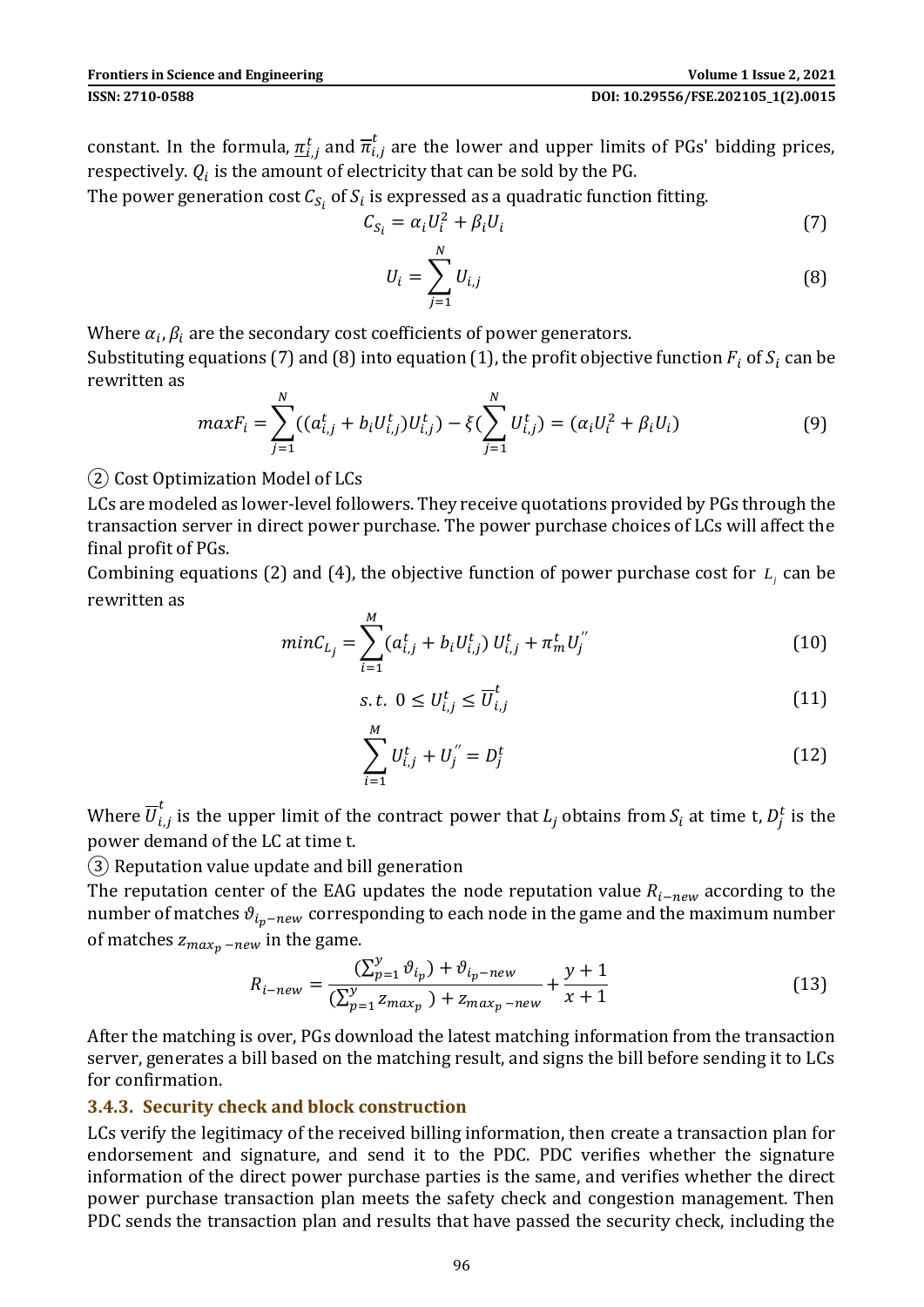read/write set, the transaction data with the pseudo-identity information of the direct purchase parties to the server in the form of messages, and the ordering node of the server packages the transaction records into blocks according to the time series.

### **3.4.4. Consensus and ledger update**

The server enables the sorting service to sort the direct electricity purchase transaction data Messages' in the transaction cycle, generate the block Merkel root hash, and package it into a block and broadcast it to all EAGs to carry out the consensus process of the consortium blockchain. The block header records the hash value, Merkel root, and timestamp of the previous block, and the block body records the direct power purchase transaction data within the cycle.

# **4. Results and Discussion**

### **4.1. Analysis of quotation behavior of power generators**

 $S_1, S_2, S_3, S_4$  are defined as 'aggressive', 'conservative', 'conservative' and 'negative' respectively in this game. The nodes under the 'negative' attribute do not provide quotations. The experiment carried out 1000 iterations to analyze the quotation behavior of power generation companies. Figure 2 is the quotation game process curve of power generators  $S_1$ ,  $S_2$  and  $S_3$  in the bilateral contract market in the next 500 iterations. It depicts the game quotation behavior among PGs in the bilateral contract market.



Figure 2. The non-cooperative game quotation process among PGs for the next 500 iterations

When k=203,  $S_1$  reaches the equilibrium point, when k=101,  $S_2$  reaches the equilibrium point, and when  $k=104$ ,  $S_3$  reaches the equilibrium point. At this time, the output quotation is the equilibrium quotation.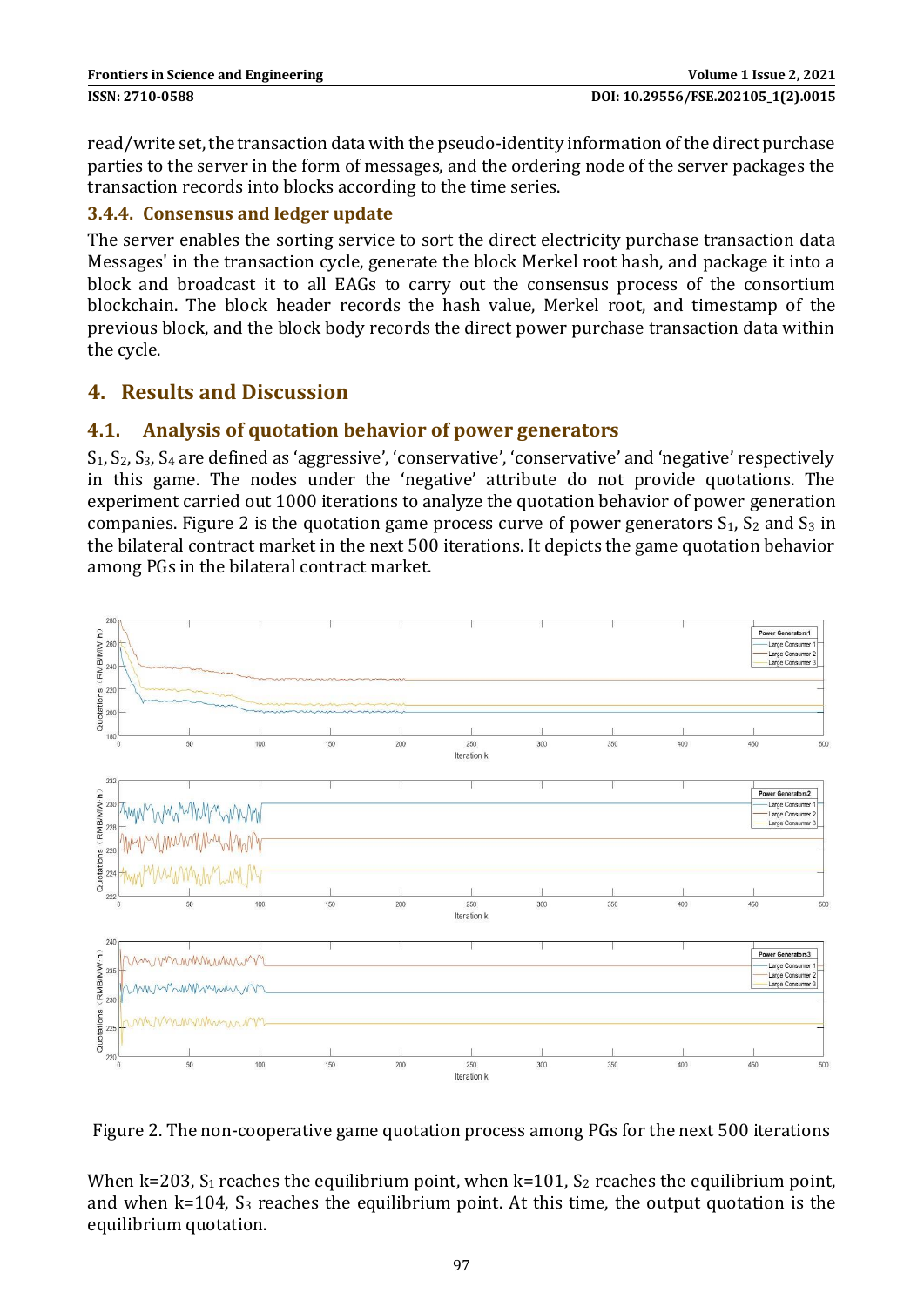It can be seen from Figure 3 that  $S_1$  has the largest market share,  $S_3$  is the next, and  $S_2$  is the smallest. Because the overall quotations of PGs satisfy  $\sum a_{3,j} > \sum a_{2,j} > \sum a_{1,j}$ , and the marginal quotation coefficient of PGs is  $b_2>b_1>b_3$  (as shown in Figure 9). Although  $S_1$ 's marginal quotation coefficient is in the mid-range, it still holds the largest market share. This is due to the fact that  $S_1$  makes full use of market price signals in the game process and effectively reduces its own quotation to bring it more market share. Even if  $S_3$  has the lowest marginal quotation coefficient, its highest quotation will reduce its market share.



Figure 3. Market share of PGs and spot market under equilibrium quotations

# **4.2. Analysis of power purchase behavior of large consumers**

Figure 4 shows the distribution of electricity purchased by large consumers from the bilateral contract market and the spot market in various time periods within 24 hours under the equilibrium solution.



Figure 4. Power purchase strategy of large consumers under equilibrium quotations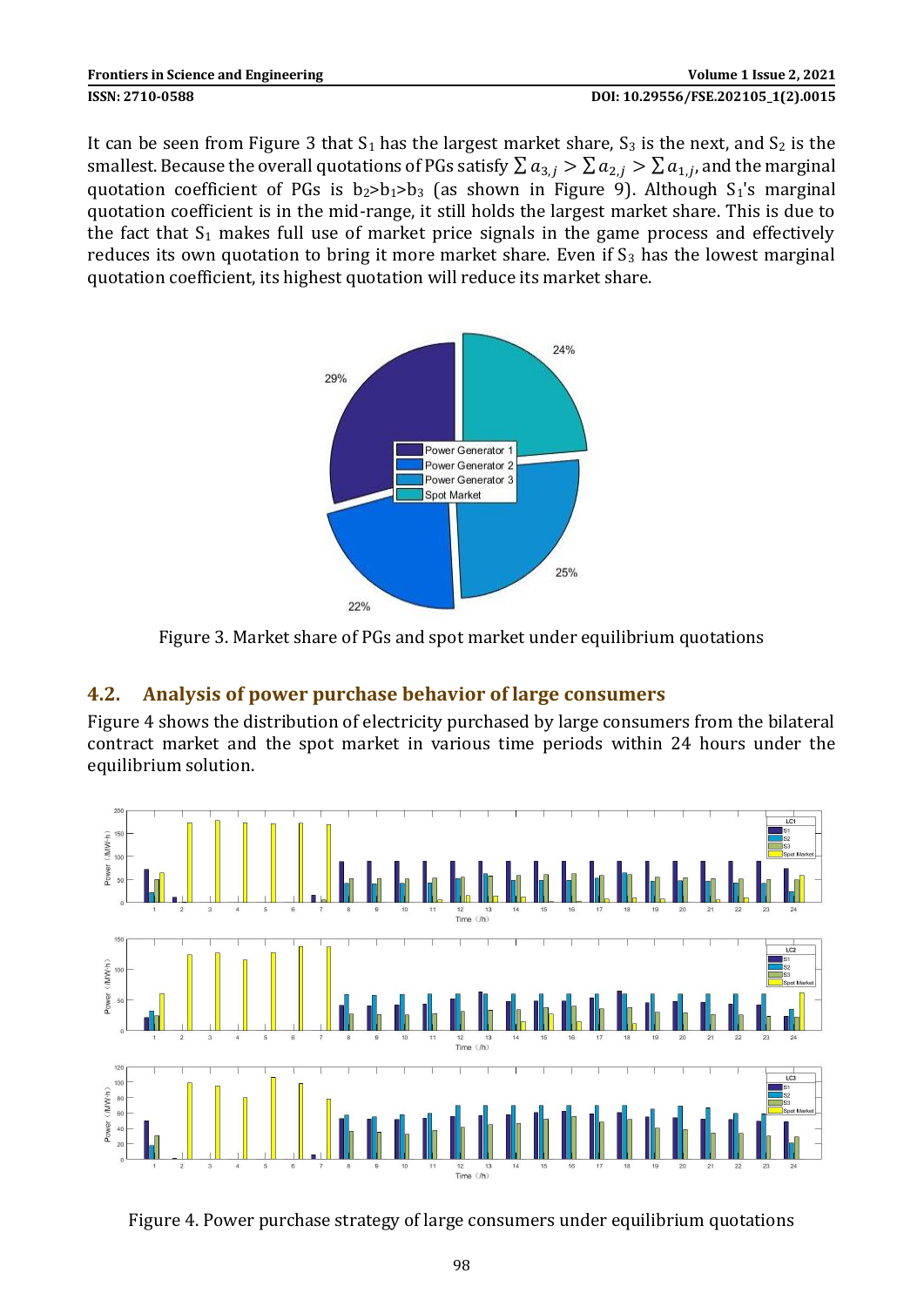| <b>Frontiers in Science and Engineering</b> | Volume 1 Issue 2, 2021             |
|---------------------------------------------|------------------------------------|
| ISSN: 2710-0588                             | DOI: 10.29556/FSE.202105 1(2).0015 |

During the 'valley' period, the spot market electricity price is much lower than the bilateral contract market electricity price, that is, when  $\pi_m^t < a_{i,j}^t$ , The power purchase strategy of LCs tends to purchase power from the spot market, and when  $\pi_m^t > a_{i,j}^t$ , LCs are more inclined to purchase power from the bilateral contract market.



Figure 5. Power purchase cost of large consumers

According to the distribution of power purchase in Figure 4, the power purchase cost before and after the large consumers participate in the game is calculated as shown in Figure 5. Experiments have proved that compared with large consumers directly purchasing electricity from the spot market, this model can effectively reduce the power purchase cost of large consumers. After participating in the game, the power purchase cost of  $L_1$  was reduced by 15.11%, the power purchase cost of  $L_2$  was reduced by 13.25%, and the power purchase cost of L<sup>3</sup> was reduced by 17.68%.

### **4.3. Analysis of reputation**

After the game, the reputation center measures and updates the reputation value of each node based on the performance of each node in this direct power purchase transaction, as shown in Table 1.

| Table 1. The reputation value of each houe changes are participating in the game |  |       |     |     |   |     |     |
|----------------------------------------------------------------------------------|--|-------|-----|-----|---|-----|-----|
| reputation                                                                       |  | ັ     |     |     | ∸ |     | L.1 |
| 1 L n                                                                            |  | ⊥∗∪   | v.v |     |   | ⊥∗∪ |     |
| wn-new                                                                           |  | ں ں … |     | ∪.∪ |   |     |     |

Table 1. The reputation value of each node changes after participating in the game

It can be seen from Table 1 that in this game, the passive behavior of the node of  $S_4$  leads to its matching rate  $\frac{\sum_{p=1}^{y} \vartheta_{s_{4p}}}{\sum_{p=1}^{y}}$  $\frac{Z_{p-1}^{n-1} g_{np}}{Z_{p-1}^y z_{maxp}} = 0$ ,  $x_{S_4-new} = x_{S_4} + 1$ ,  $y_{S_4-new} = x_{S_4}$  in the direct power purchase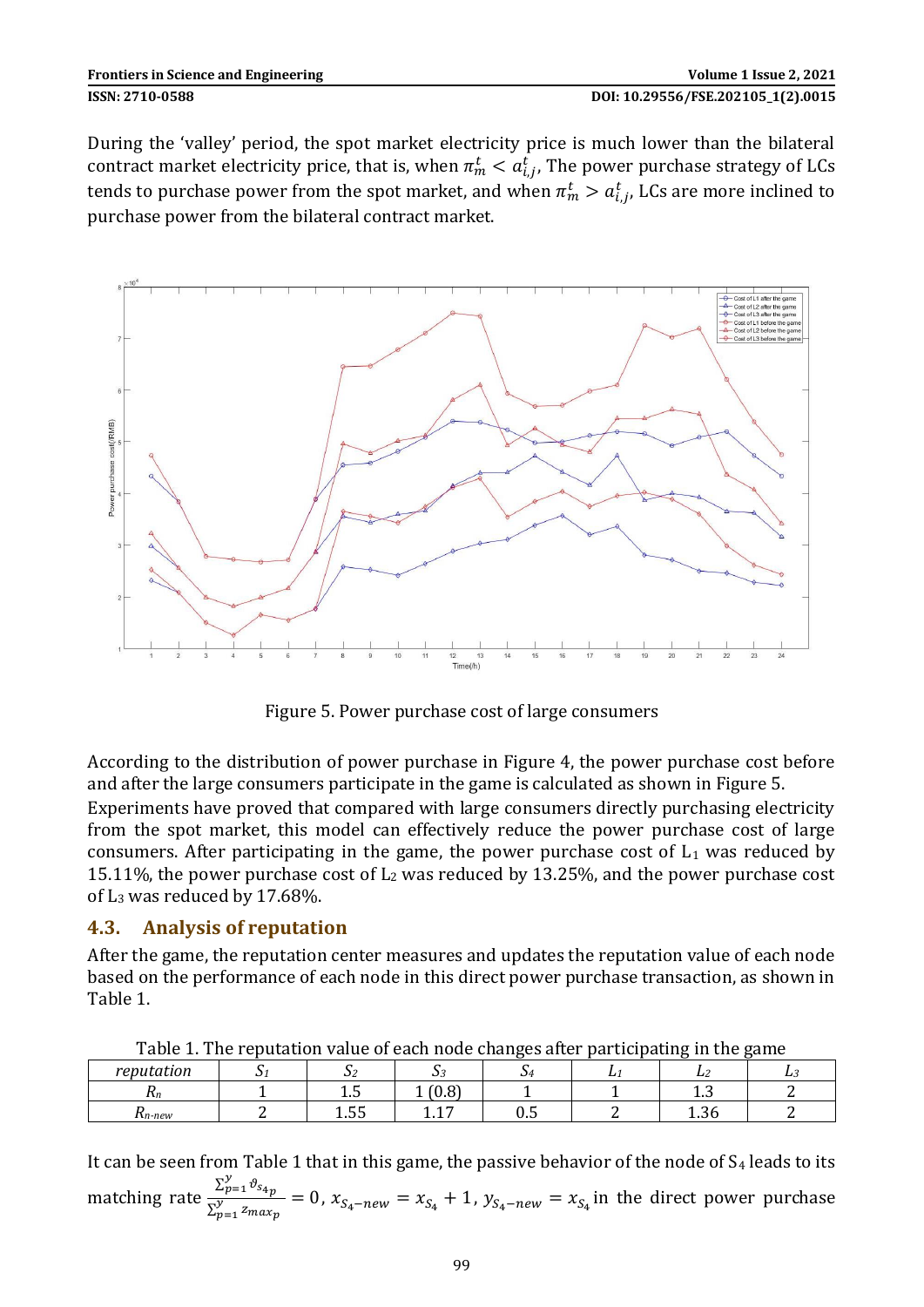transaction, and its reputation value  $R_{S_A - new}$  is updated to 0.5. The remaining nodes are actively participating in the direct power purchase, and their reputation value have been improved. The negative behavior of  $S_4$  will restrict its participation in the next direct power purchase transaction.

### **5. Conclusion**

Direct power purchase transactions based on consortium blockchain can realize distributed storage of transaction data, and there is no need to set up third-party regulatory agencies for decentralized transactions. The model realizes the anonymity, unforgeability and traceability of direct power purchase transactions. We ensure that each node is honest and trustworthy through the reputation value mechanism, and solve the safe and efficient demand for direct power purchase transactions. The game results show that direct power purchase transactions based on the Stackelberg game can reduce the power purchase cost of large consumers by 15.35% on average, reduce their dependence on the spot market, and give large consumers the right to choose power generators. As the leader player in the game, power generators can make independent quotations to large consumers. While ensuring their own profits, they can arrange production in a planned way, which is conducive to the long-term stable development of the plants. Compared with the existing direct power purchase transaction model, the model has better flexibility and avoids compulsory matching to complete market matching.

# **References**

- [1] Xu LD, He W, Li SC. Internet of Things in Industries: A Survey[J]. IEEE Transactions on Industrial Informatics, 2014, 10(4): 2233-2243.
- [2] Wang K, Wang YH, Sun YF, et al. Green Industrial Internet of Things Architecture: An Energy-Efficient Perspective[J]. IEEE Communications Magzine, 2016, 54(12): 48-54.
- [3] Lin C, Deng DJ, Kuo CC, et al. Optimal Charging Control of Energy Storage and Electric Vehicle of an Individual in the Internet of Energy With Energy Trading[J]. IEEE Transactions on Industrial Informatics, 2018, 14(6): 2570-2578.
- [4] Ouyang x, Zhu XQ, Ye L, et al. Preliminary Applications of Blockchain Technique in Large Consumers Direct Power Trading[J]. Proceedings of the CSEE, 2017,37(13) :3737-3745.
- [5] Ye C, Miao SH, Liu H, et al. Cooperative Evolutionary Game Strategy for Electricity Trading Stakeholders in Active Distribution Network under Consortium Blockchain Framework[J]. Transactions of China Electrotechnical Society, 2020, 35(08): 1739-1753.
- [6] Liu CH, Lin Q, Wen S. Blockchain-eneabled Data Collection and Sharing for Industial IoT with Deep Reinforcement Learning[J]. IEEE Transactions on Industrial Informatics, 2019, 15(6): 3516-3526.
- [7] Zhang SM, Pu M, Wang BY, et al. A Privacy Protection Scheme of Microgrid Direct Electricity Transaction Based on Consortium Blockchain and Continuous Double Auction[J]. IEEE Access, 2019, 7:151746-151753.
- [8] Li Z, Kang J, Yu R, et al. Consortium Blockchain for Secure Energy Trading in Industrial Internet of Things[J]. IEEE Transactions on Industrial Informatics, 2017, 14(8): 3690-3700.
- [9] Tang Y, Ling J, Wu C, et al. Game-Theoretic Optimization of Bilateral Contract Transaction for Generation Companies and Large Consumers with Incomplete Information[J]. Entropy, 2017, 19, 272.
- [10]Zhao WT, lv J, Yao XL, et al. Consortium Blockchain-Based Microgrid Market Transaction Research[J]. Energies, 2019, 12(20), 3812.
- [11] Peng Z, Talha Z, Hao L. Blockchain for Cybersecurity in Smart Grid: A Comprehensive Survey [J]. IEEE Transactions on Industrial Informatics, 2021,17(1): 3-19.